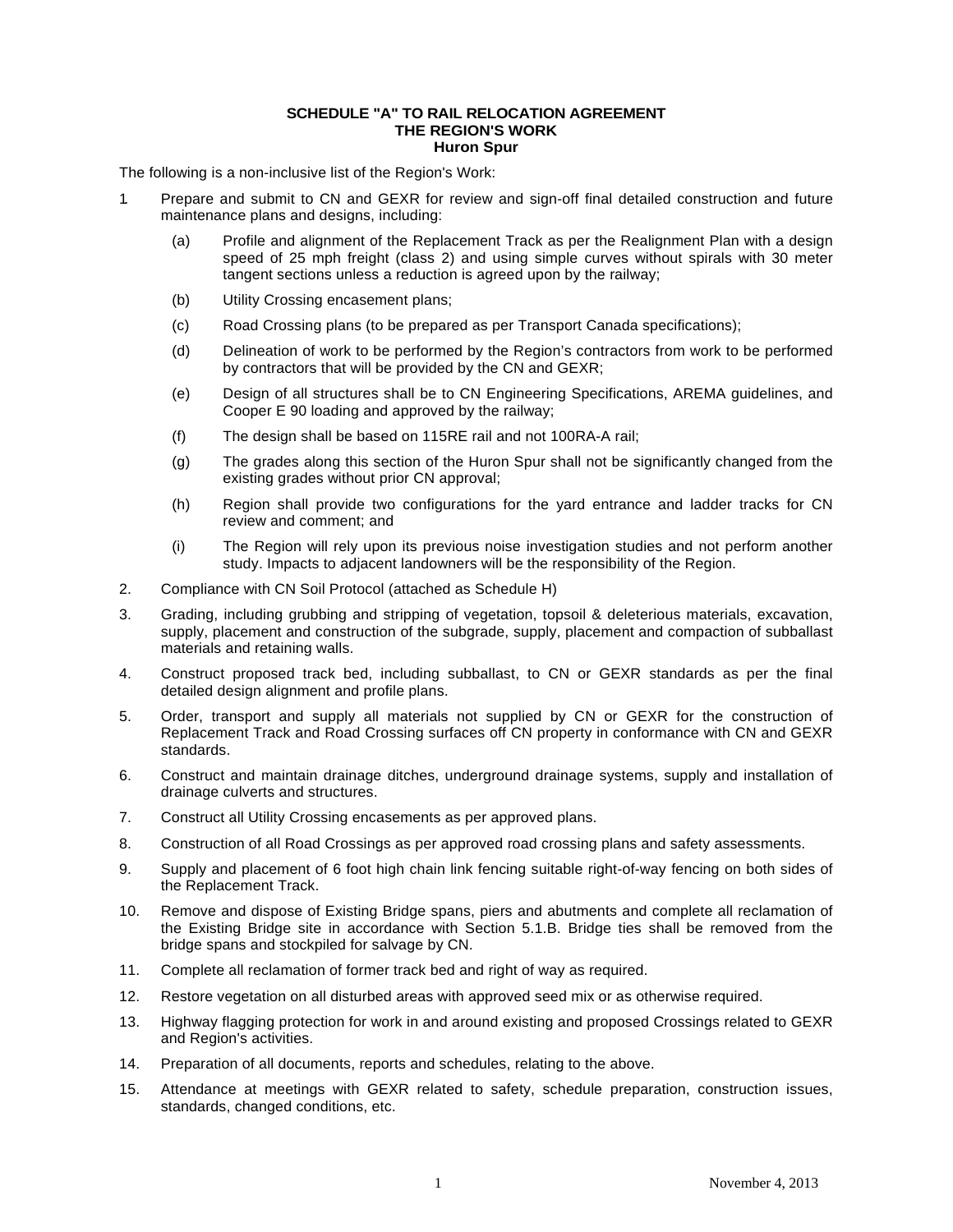- 16. Attendance at regular progress update meetings as required.
- 17. Planning, coordinating, scheduling, monitoring, managing, and supervising the Region's Work.
- 18. Any collaborative effort required by the Region or its consultant to progress the Region's Work.
- 19. Jointly design, install and commission new crossing warning systems at Ottawa Street, Mill Street, and Hayward Avenue which integrates Railroad and LRT train movements as well as all temporary and permanent road crossing surfaces.
- 20. Legal, Regulatory and Environmental activities.
- 21. Identify fibre optic locates of utilities, including but not limited to, for Bell 360 Network fibre optic. The fibre optic line will be relocated on CN Lands.
- 22. Compensate CN and GEXR for removal and disposal (at a cogeneration plant) of cross ties that are not fit for reuse, as determined by CN and GEXR.